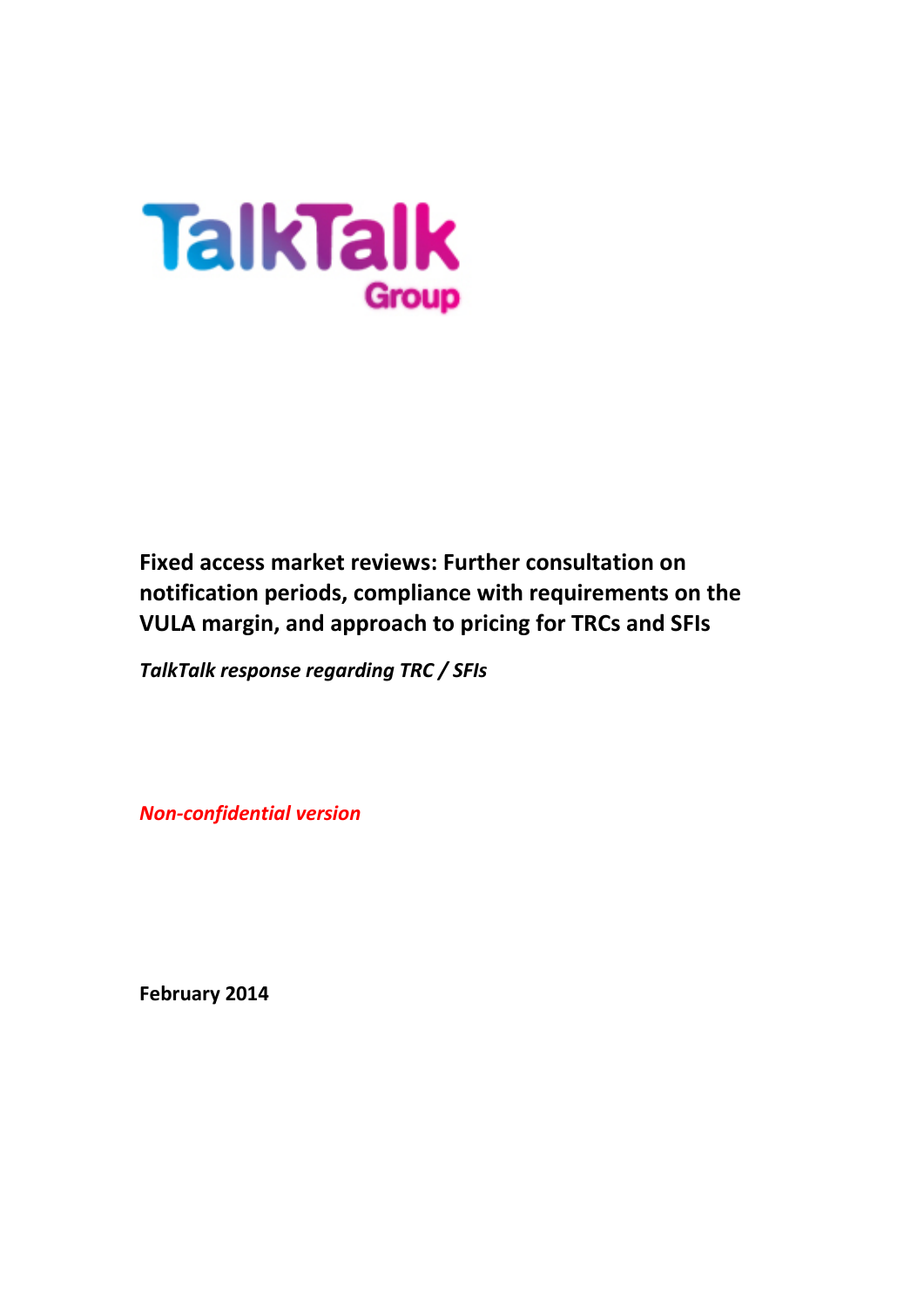#### **1 Summary**

- 1.1 TalkTalk fully supports Ofcom's proposal to impose a charge control (at FAC) on TRCs and SFIs. We believe that the case for doing so is overwhelming, given BT's excessive charges for these services, which we and other downstream CPs have no choice but to use.
- 1.2 While agreeing with the principle that there should be FAC-based price regulation of TRCs and SFIs, we believe that the prices currently proposed by Ofcom remains some way in excess of efficient costs. We have in this paper conducted analysis benchmarking the costs per visit which we pay to our subcontracted engineers (Qube) against BT's charges. This demonstrates that BT's price would need to fall by  $[\mathcal{K}]$  to bring their 2013/14 prices into line with their costs.
- 1.3 There are various other benchmarks that could be used to estimate the appropriate price reduction, two of which provide reductions of 37% and 42%. Ofcom has said that the RFS shows that revenues were *significantly* in excess of FAC. In light of these and the Qube benchmark we believe an appropriate price cut would be around [30- 40%]. Ofcom's proposal for a 16% price reduction is not justifiable. We also believe that there should be an annual nominal terms price change, of between 0% and –2%, applied to reflect BT's potential efficiency gains.
- 1.4 We also strongly support Ofcom's proposal to implement the price caps as a one-off price cut at the start of the regulatory period, rather than introducing them via a glide-path. Glide-paths are particularly appropriate where charge controls are currently applied since they allow the regulated firm to retain cost reductions for longer, and so provide high-powered incentives to improve productive efficiency. However, this mechanism is not relevant in the case of SFIs/TRCs since the prices are not currently part of a charge control. The price reductions for SFIs and TRCs are needed not because BT has become more efficient, but because BT has been pricing excessively. In such circumstances, it is appropriate to cut prices immediately, to remove BT's unmerited monopoly profits.
- 1.5 The remainder of this paper provides TalkTalk's detailed views on Ofcom's proposals.

#### **2 It is appropriate to impose a charge control**

2.1 We think that the case for imposing stringent price regulation to constrain excessive prices is very strong. Since these TRCs and SFIs are for the most part not contestable there is the potential for BT to set excessive prices; in practice it has chosen to do so. As Ofcom rightly highlights, the lack of contestability arises since in general TalkTalk is aware when there is a fault that it lies in BT's network, and therefore it has to use a TRC/ SFI to resolve the issue. TalkTalk for its retail customers always uses its own (Qube) engineers when it is sure that they can repair the fault and therefore, by definition, all SFIs TalkTalk requests from Openreach have to be provided by Openreach. Given BT's excessive pricing, we only use Openreach engineers when there is no alternative.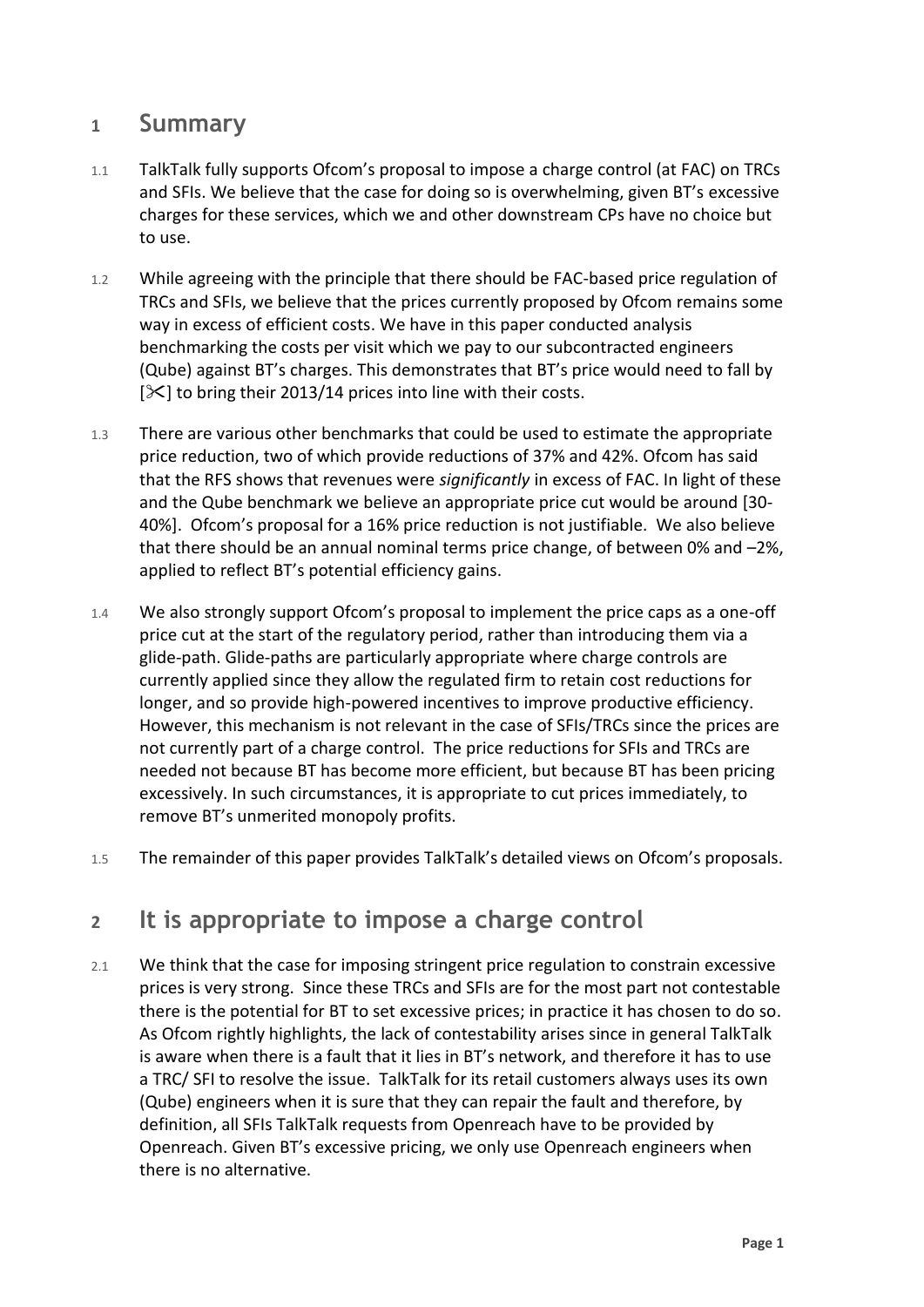- 2.2 In fact BT itself seems to think that prices are not constrained since, as Ofcom notes, they said themselves in an internal paper: "*demand for TRC repairs and provision is relatively inelastic, as work can only be done by Openreach engineers*" 1 .
- 2.3 A charge control is preferable to a cost orientation obligation<sup>2</sup> for several reasons.
	- It promotes productive efficiency (i.e. cost minimisation) incentives in terms of reducing both unit costs and the time required for each visit/task.
	- It cannot be gamed by BT under a cost orientation obligation BT could (re)allocate costs to TRC/SFI in order to double-recover costs and therefore inflate prices. 3
	- It will ensure more stable prices since the actual costs (and so allowed prices) might fluctuate year to year as, for instance, BT changes the allocation rules used to derive costs.
	- It is consistent with the approach to other services.
- 2.4 We also note that the lack of reliable cost data should not be used as a reason not to impose price regulation or to impose a price reduction that errs on the low side. Using this rationale creates a moral hazard, whereby BT could avoid appropriate price regulation by providing poor cost information.
- 2.5 A safeguard cap will not prevent excessive prices unless prices are already aligned with costs (which they are not).
- 2.6 We agree that the charge control should be based on FAC costs (i.e. LRIC plus an allocation of common costs)<sup>4</sup>. Given that BT's marginal return on investment for these services will (by using FAC) be well above its cost of capital Openreach will have a strong incentive to provide these services, and invest as necessary in engineering capacity. We do not consider that using FAC (rather than, say, FAC plus an additional margin) will increase the incentive on BT to diminish quality – BT already has incentives to decrease quality, and has in fact done so in recent years but pricing at FAC will not worsen this incentive. The appropriate response to the risk of diminishing quality is not to allow BT excess returns but rather to directly regulate the level of quality, as Ofcom is proposing by setting minimum service standards.
- 2.7 We agree with a P0 ('P nought') adjustment i.e. reducing prices to the estimated cost in 2014/15 and then indexing them thereafter rather than using a glidepath to only reach an appropriate level in the last year of the charge control. We explain our reasoning below.
	- Aligning prices with costs improves allocative efficiency

 $<sup>1</sup>$  See Consultation Jan 2014 §5.33 bullet 2</sup>

 $^{2}$  Also known as a 'basis of charges' obligation. This requires that BT's costs are below a measure of actually incurred costs (e.g. DSAC or FAC)

 $3$  Through BT's control of the RFS. We note that although Ofcom is proposing in the RFS Review to limit BT's ability to reallocate costs between products, BT is likely to retain this ability for at least a substantial proportion of the forthcoming regulatory period.

 $<sup>4</sup>$  Using FAC ensures that costs are only recovered / allocated once</sup>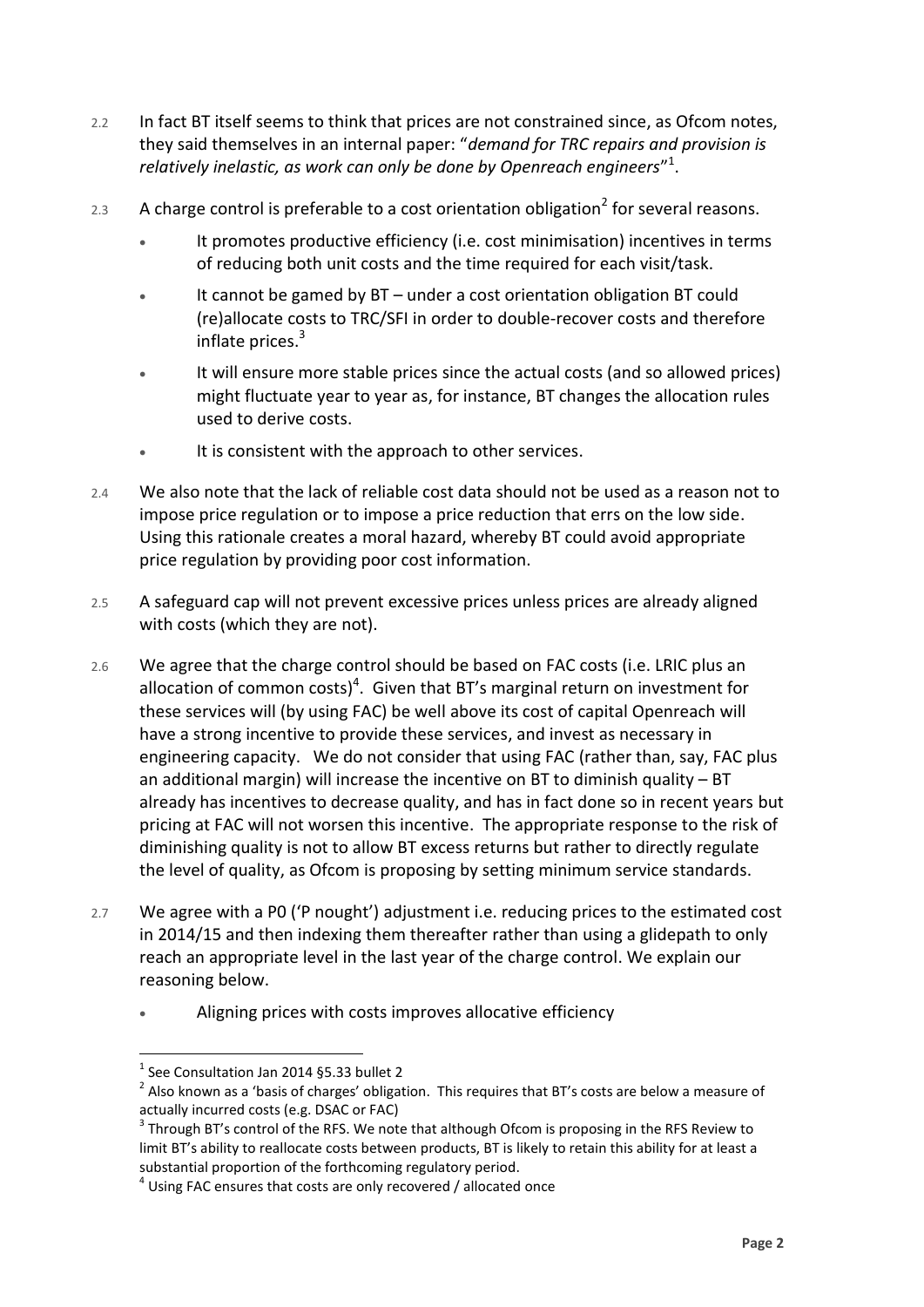- The reason for the use of a glidepath (and not P0 adjustments) in charge controls is to increase cost minimisation incentive properties of that charge control (by allowing BT to retain more of the benefit of cost reductions). However, this is not relevant for TRCs/ SFIs since the products are currently not charge controlled, and regulatory price reductions do not reflect increased BT efficiency, but the removal of BT's ability to set excessive prices.
- A P0 cut was chosen when Ethernet services were charge controlled for the first time<sup>5</sup>, so there is strong regulatory precedent for adopting this approach in the case of SFI/TRC.
- It is simply not credible for BT to argue that a glidepath should be used to avoid 'disruption' since that is effectively suggesting that excessive prices should continue with no economic benefit and BT had a legitimate expectation that excessive prices would continue. The only 'disruption' which would occur with a P0 cut is to BT's flow of monopoly profits; there is no downside risk to any other stakeholder.

# **3 Appropriate price reduction**

- 3.1 In order to set a charge control (including the P0 adjustment) Ofcom needs to understand BT's costs. The starting point for BT's costs is BT's RFS. However, as Ofcom have described at §§5.64-5.70, these figures are unreliable with significant and unexplained volatility over the past few years. Such poor data is shocking given BT's general regulatory accounting obligations and cost orientation obligations which require BT to provide revenue and cost for products such as TRCs and SFIs $^6$ . Ofcom should consider (and possibly investigate) whether BT has complied with its various obligations.
- 3.2 Ofcom has presented two estimates for the price reduction that would be required to bring prices into line with cost. As we understand it they are:
	- 'Method 1': the price of an additional hour (at standard times) is £57 (for 2012/13). It has estimated from management data (not the RFS) that the basic cost per hour of an engineer is  $£50<sup>7</sup>$ . This implies that the price would need to reduce by 12% to align with the cost.
	- 'Method 2': compares the average hourly cost to the average revenue per billed TRC hour. Ofcom says that prices would need to reduce by 40% to bring them into line with costs. This figure has the benefit of being for all worked hours rather than just standard hours (e.g. Monday to Friday 9-5).

<sup>5</sup> Leased Lines Charge Control 2 July 2009 §5.90

<http://stakeholders.ofcom.org.uk/binaries/consultations/llcc/statement/llccstatement.pdf>

 $^6$  A cost orientation obligations requires that 'each and every charge' is set below DSAC costs thus implying that BT should have revenue and cost data for each and every product

 $^7$  Ofcom do not state this figure but it can be implied since the cost is 12% less than the price of £57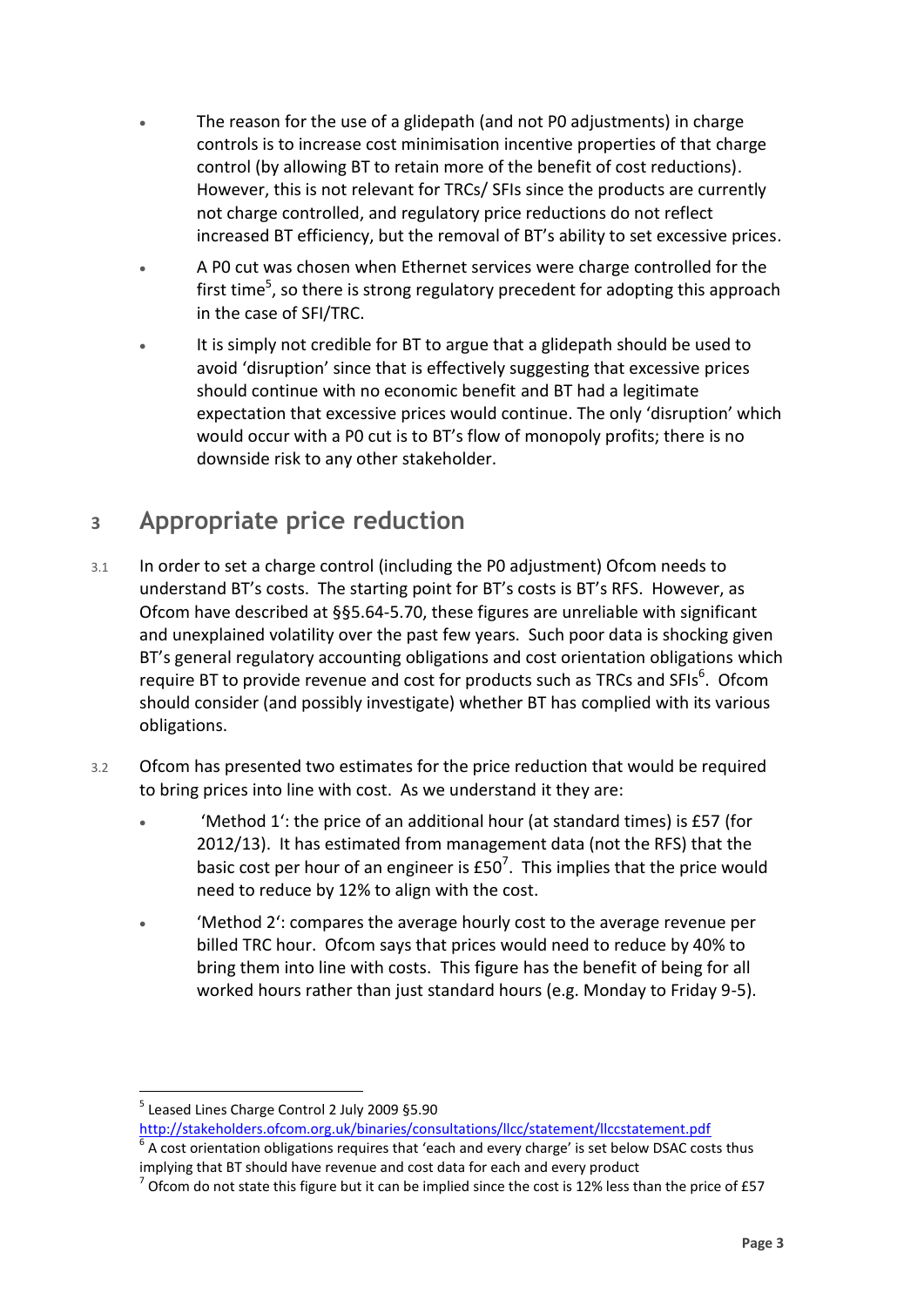- 3.3 Ofcom says that this provides a range of 12% to 40% for the reduction in price. It then suggests at §5.90 that it chose a 16% reduction in prices from this range. This is not quite correct.
- 3.4 The reduction that Ofcom is applying is a reduction to 2013/14 prices. Thus the relevant figures are the reduction in costs to bring 2013/14 prices in line with costs. These are for each method as follows:
	- Method 1: the 2013/14 price is £60. Assuming the £50 cost figure is suitable for 2013/14 the required reduction is therefore 16% (as Ofcom notes at §5.89)
	- Method 2: TRC prices went up by about 4% from 2012/13 to 2013/14 and therefore assuming the cost remained the same the price reduction required to bring prices into line with costs is 42%
- 3.5 The range from the two methods is 16% to 42%. Ofcom selected 16%.
- 3.6 Therefore Ofcom has in practice only used Method 1 it has not placed any weight on Method 2 and has chosen the figure at one end of the range.
- 3.7 However, Method 1 requires another correction. Method 1 is based on comparing the headline price (£60) per hour to the cost (£50) per hour. However, the price does not reflect the actual revenue that BT enjoys from the actual work since the full hourly charge is levied for part hours. For instance, if the engineer spends 30 additional minutes on a job a full hour's charge is levied. Therefore, for an hour worked the revenue will be greater than £60.
- 3.8 The amount of 'excess' will depend on the distribution of job time. Using an average job length of 60 minutes and a normal distribution<sup>8</sup> the average charge per average job would be about £90 (excess of 50%).  $[\mathcal{K}]$ . Thus method 1 can be recalculated to correct for this:
	- average revenue per hour worked £90 = £60 + 50%
	- cost per hour worked £50

- price reduction to come in line with cost is therefore 44%
- 3.9 We consider that Ofcom should also consider two other methods for deriving BT's costs.
	- Industry benchmarking using the cost of similar field engineers in different companies. This is particularly useful because if the company operates in a competitive market this cost will likely represent an efficient cost level, which is the basis upon which charges should be set.

 $^8$  Based on a normal distribution with an average of 60 minutes and a standard deviation of 60 minutes. The distribution is truncated at 0 minutes since jobs cannot be of negative length. This distribution was considered more representative than a Poisson or Gamma distribution which had very few short jobs.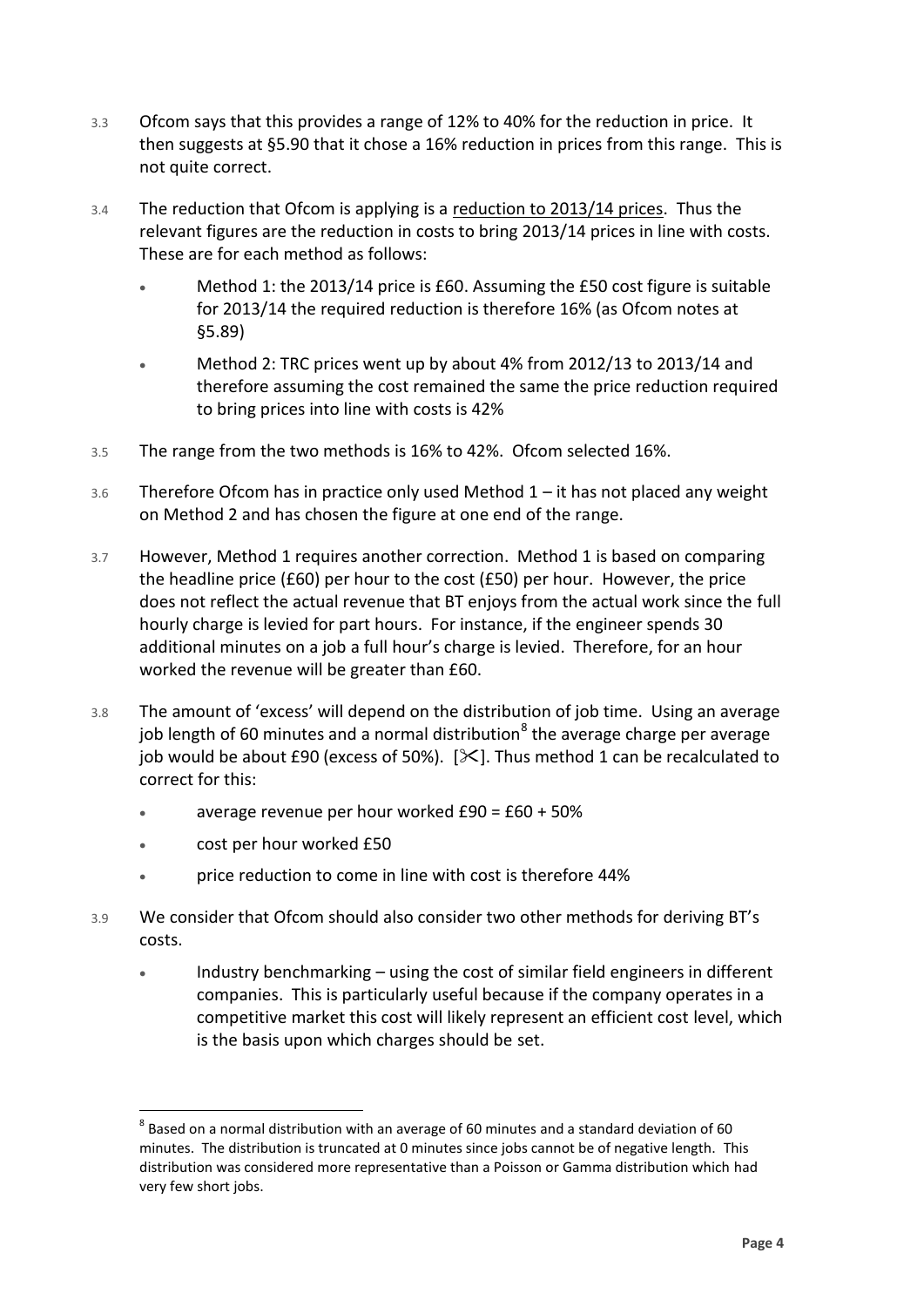- RFS data. Though there has been volatility it seems that the 2012/13 data is more reliable than other RFS data. Using RFS data has the key benefit of avoiding double recovery (or under-recovery) of costs from different products since costs are only allocated once. We understand that the data for 2012/13 is based (like other base year data used) on the RFS13 for total costs but using the 2011/12 allocation methods.
- 3.10 We discuss each of these alternatives below.
- 3.11 TalkTalk use Qube engineers to provide various in-home installation and repair services to TalkTalk customers e.g. set up of broadband, TV etc. They are similarly skilled to BT engineers (indeed many are ex-BT engineers) and have similar 'overheads' e.g. van, equipment etc.  $[\mathcal{K}]$ 
	- $\bullet$  [ $\mathsf{\times}$ ]
	- $\bullet$  [ $\times$ ]
	- $\bullet$   $[\times]^9$ .
- $3.12$  [ $\times$ ]. We can estimate the price reduction for prices to reach the Qube cost as follows:
	- BT in 2013/14 charges £60 (Monday Friday normal working hours), £90 (Saturday and weekday evenings);
	- assuming (conservatively) a 90%, 10%, mix this gives an average price of £63;
	- An effective increase in price (due to charging by the hour) of 50% gives an average BT price of £95;
	- Thus the required price reduction for prices to reflect costs is  $[\mathcal{X}]$
- 3.13 The RFS provide a figure for revenue and FAC cost. At §5.73 it says that "*revenues were significantly in excess of FAC*". The figure is redacted  $-$  [ $\angle$ ]. Whilst it appears that the RFS data is not ideal it seems that the 2012/13 data is more reliable than other years (e.g. 2012/13 corrected a "previous misallocation of costs" (§5.65))<sup>10</sup>. There is an important benefit from using the RFS over management data (as in Methods 1 and 2) in that it will not involve any double recovery of costs, since in a single instance of the RFS common costs are only recovered once. $^{11}$  This is not necessarily true of management cost data. Therefore if the costs based on management data are higher than the costs in the RFS it may be because costs that have (say) been allocated in the RFS to AISBO are allocated to SFI/TRC in management data.

 $\frac{1}{\sqrt{2}}$ 

 $10$  We note that BT argues (§5.66) that there needs to be adjustments to increase the costs of SFI/TRC. However, these appear ploys to double recover costs by shifting costs already recovered in e.g. AISBO and TISBO charges onto SFI/TRC

 $11$  They may be double-recovered due to BT amending cost allocations after a charge control has been set for a particular group of products.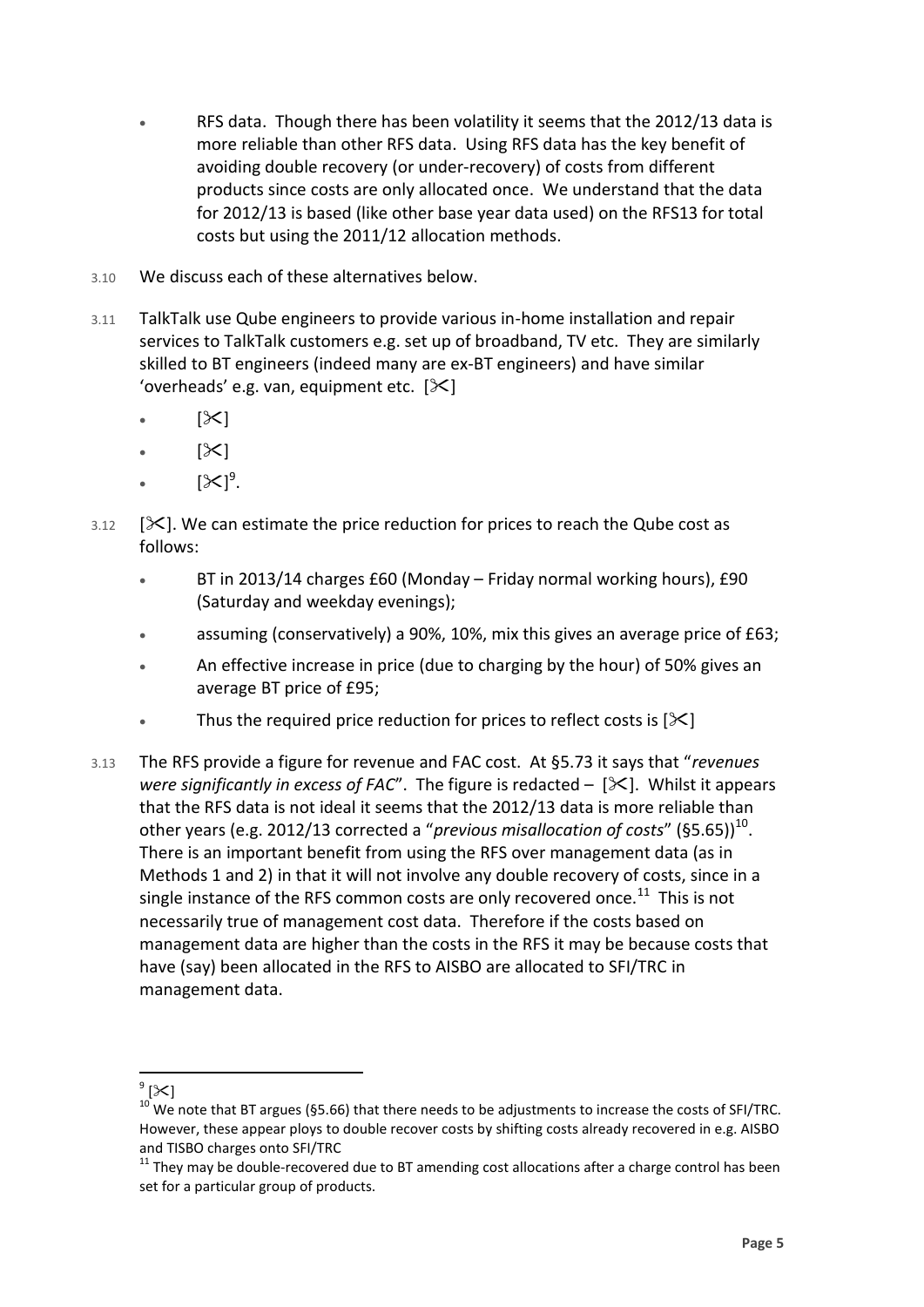- 3.14 Thus there are four data points that could be used for the reduction in 2013/14 prices needed to reduce prices to cost:
	- 37% Method 1: based on management data for standard hours
	- 42% Method 2: based on management data for all hours
	- $\bullet$  [ $\mathcal{S}$ ] based on TalkTalk's estimates of the costs allocated in the RFS (for 2012/13)
	- $\bullet$  [ $\mathcal{X}$ ] based on benchmarking against Qube
- $3.15$  Of all the data we consider that the Qube costs are the most relevant and reliable  $$ they are based on the efficient cost and the estimate is a reliable figure is observable and is what is actually paid, rather than a partially subjective estimate made using BT's internal accounting data. We also think that the RFS data has an important benefit of ensuring that cost are not double recovered. However, all of the methods other than the Qube comparison face the problem that they reflect BT's actual cost level, rather than the efficient cost level.
- 3.16 Even if a straightforward average of the above four methods were used– implicitly, treating all of them as if they had equal weight, rather than considering the Qube comparator to be a better method than the others– this would lead to a price reduction of  $[\&]$ . We consider that Ofcom should introduce a P0 cut for TRCs and SFIs of [30-40%]. This would bring BT's pricing much closer to (but still above) an efficient level, while remaining within the range specified by Ofcom. This approach would also provide an impetus for BT to review its organisation of work to search for possible efficiency gains since efficiency incentives are strongest if prices are set based on exogenous benchmarks rather than, say, by reference to BT's own costs.
- 3.17 We strongly urge Ofcom to reconsider its view of the appropriate price reduction to align prices with costs since alternative– and more reliable– evidence is available to the single data point it used<sup>12</sup>. Further, if Ofcom were to err on the side of a low reduction (since it might see this as the cautious approach) it will effectively be rewarding BT for providing unreliable and incorrect data (and for breaching its regulatory obligations). This would create moral hazard. Using the low end figure as proposed by Ofcom awards BT the 'benefit of the doubt'. In the circumstances this is wholly inappropriate.

# **4 Changes in costs / indexation**

 $\overline{a}$ 

4.1 Ofcom has assumed that BT's costs will change by between -0.1% and +2.8% a year. The 2.8% figure implicitly assumes that all costs are labour costs and so it not appropriate in any event. The -0.1% figure is derived (according to §5.112) as follows:

<sup>&</sup>lt;sup>12</sup> We note that Ofcom has implicitly assumed that the level of price reduction required to align prices and costs is the same for all TRC and SFI services. This is reasonable assumption given the lack of robust data – however, it might not be true.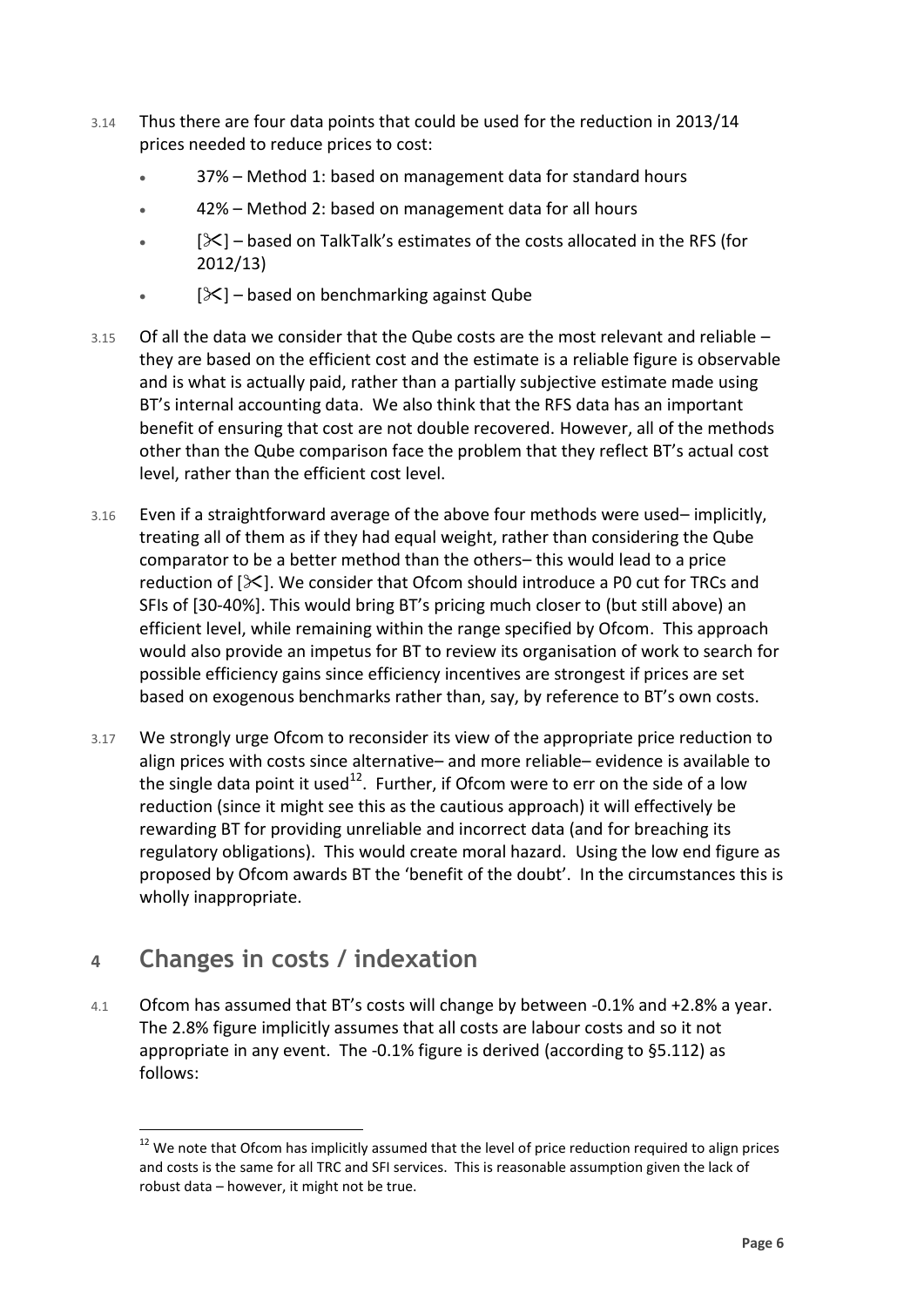- Labour based costs will increase at the wage inflation rate (currently assumed to be 2.8%)
- Non-salary costs will reduce by the efficiency rate  $-6\%$  (upper bound)
- 4.2 We do not think this approach is correct since Ofcom has implicitly assumed that labour costs are immune from any efficiency gains, whereas in general there will be scope to make labour efficiencies (for example, through substitution of technology for labour, changing labour skillsets, or reducing task times). The approach to cost estimation should be consistent with that used in the LLU Charge Control<sup>13</sup>. We see no reason (with one small exception as set out below) to adopt a different approach to cost forecasting for SFI/TRC versus other LLU/WLR products. The approach should be (figures are those proposed by Ofcom):
	- pay inflation at 2.8%;
	- non-pay inflation at 3%;
	- efficiency gains of 5% (range 4% to 6%);
	- an adjustment for volume in this case zero since the costs are mostly variable and volume changes are unlikely to be significant.
- 4.3 We do not consider that Ofcom's inflation and efficiency assumptions are appropriate (we have commented on this in our October 2013 submission). However, for the purposes of illustration we used Ofcom's proposals.
- 4.4 There is one justified departure from this approach, which would be that where a product is charged on a 'per hour' basis then the full efficiency gain should not apply. Efficiency gains come from two sources:
	- reducing the time required to carry out particular tasks (e.g. fixing a particular fault, making a visit to fix a particular fault)
	- reducing the cost per hour of task (e.g. less qualified / less expensive staff, less travel and unproductive time, lower management overhead).
- 4.5 In the case of a product charged on a per hour basis the costs will not reduce as the task time reduces, although the costs per hour may still fall.
- 4.6 Therefore the changes in costs should be estimated as follows in this case we assume that 2% of the efficiency gain is due to a reduction in task times (and 3% reduction in cost per hour):

| Category              | <b>Products priced</b><br>per task | <b>Products priced</b><br>per hour |
|-----------------------|------------------------------------|------------------------------------|
| Pay inflation (A)     | 2.8%                               | 2.8%                               |
| Non-pay inflation (B) | 3.0%                               | 3.0%                               |

 $\overline{a}$  $13$  For the avoidance of doubt we consider the inflation rates Ofcom uses are too high. It is the principle of being consistent that we advocate here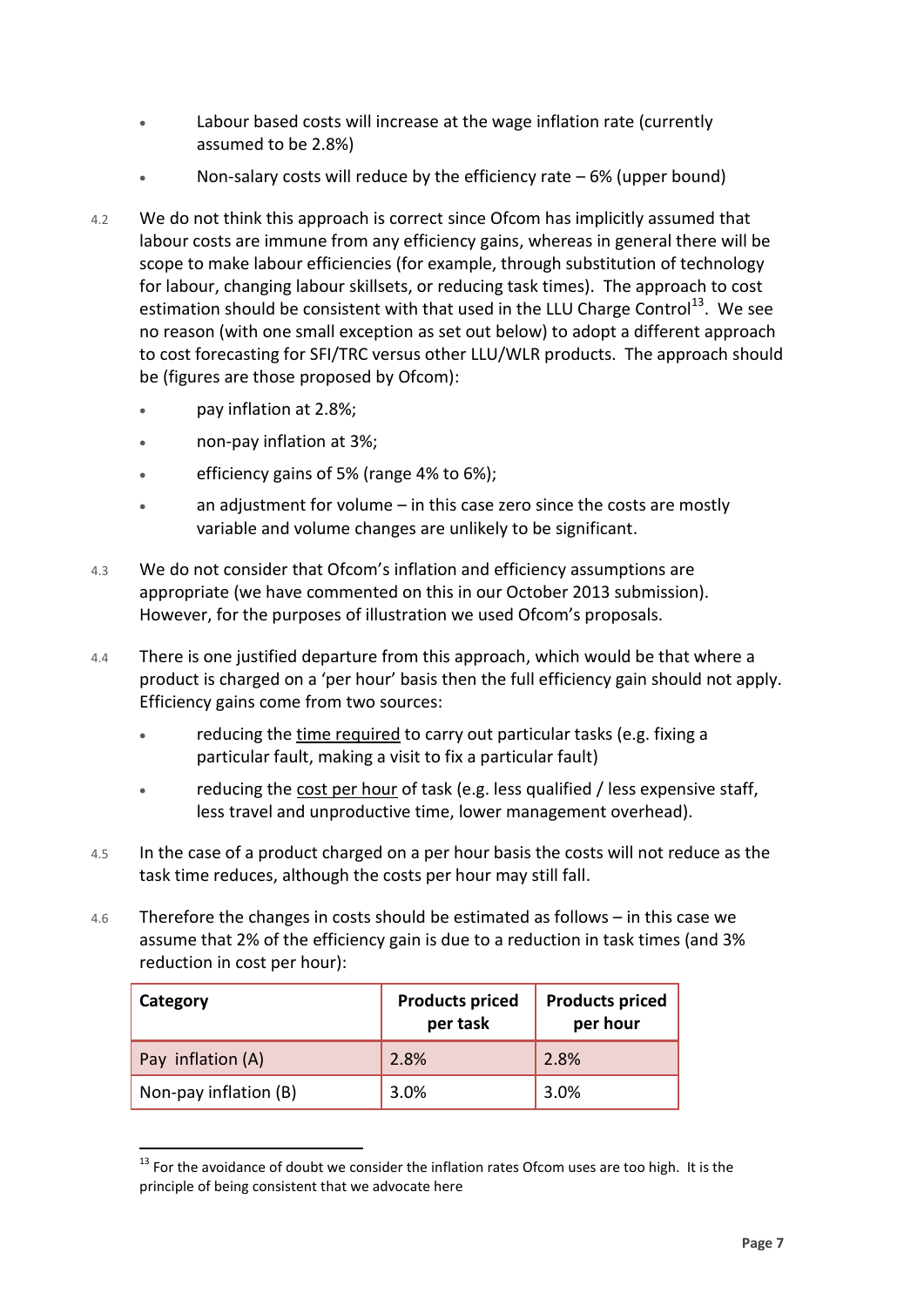| Efficiency (C)        | 5.0%  | 3.0% |
|-----------------------|-------|------|
| Overall <sup>14</sup> | $-2%$ | + 0% |

- 4.7 We do not know the mix of products priced per hour and products priced per task but SFI services are all priced per module (i.e. per task) and the majority of TRCs will be priced per task (since all TRCs will involve a visit charge but only some will involve an additional hourly charge). Therefore we imagine that if a single cost index is required it is probably around – 1.5%.
- 4.8 Based on this we see two options for Ofcom setting the indexation
	- Either set the same indexation for all products at  $-1.5%$
	- Or,
		- set the indexation for products priced per task at  $-2\%$
		- $-$  set the indexation for products priced per hour at  $+0\%$
- 4.9 These same cost change figures should be used for calculating the cost change between 2012/13 and 2013/14. For example, the cost in 2013/14 should be the 2012/13 figure indexed forward at the appropriate rate.

### **5 SFI charges**

 $\overline{a}$ 

5.1 Ofcom has not proposed a specific reduction in SFI charges. Rather it has required that BT should base its SFI charges on the same £50 hourly cost that is assumed for TRC and use its revised estimates for the time taken for each SFI module to calculate the price for each SFI module. Whilst being consistent with the approach to TRC is sensible, Ofcom's approach allows BT with a clear opportunity to game the system by exaggerating the time taken for each SFI. Ofcom has recognised that gaming is possible but considers that this can be protected against. Ofcom says (at §5.107):

*While we are setting the maximum hourly (and visit) rate in an SFI module, BT will have discretion over the average module duration that ultimately informs the module price (in recognition that this may reasonably change over the review period). We accept this approach potentially gives BT a high degree of flexibility over SFI prices (due to the link with the time typically taken to complete each module), and so we also propose to maintain the requirement for fair and reasonable charges on SFIs, to protect against potentially anti-competitive or abusive use of this flexibility (e.g. we would expect BT, if required, to be able to justify any changes to the durations used in the SFI price calculations).* 

- 5.2 We do not think this approach is appropriate for several reasons:
	- It will eradicate BT's incentive to become more efficient by reducing task times, since if it reduces task times the price reduces, thereby meaning that increasing efficiency will not increase profits – in essence this is a partial form of 'rate of return' regulation (where prices are based on actual costs). It

<sup>&</sup>lt;sup>14</sup> Overall = A x % costs pay + B x % costs non-pay – C. We estimate that non-wage is 20% of the total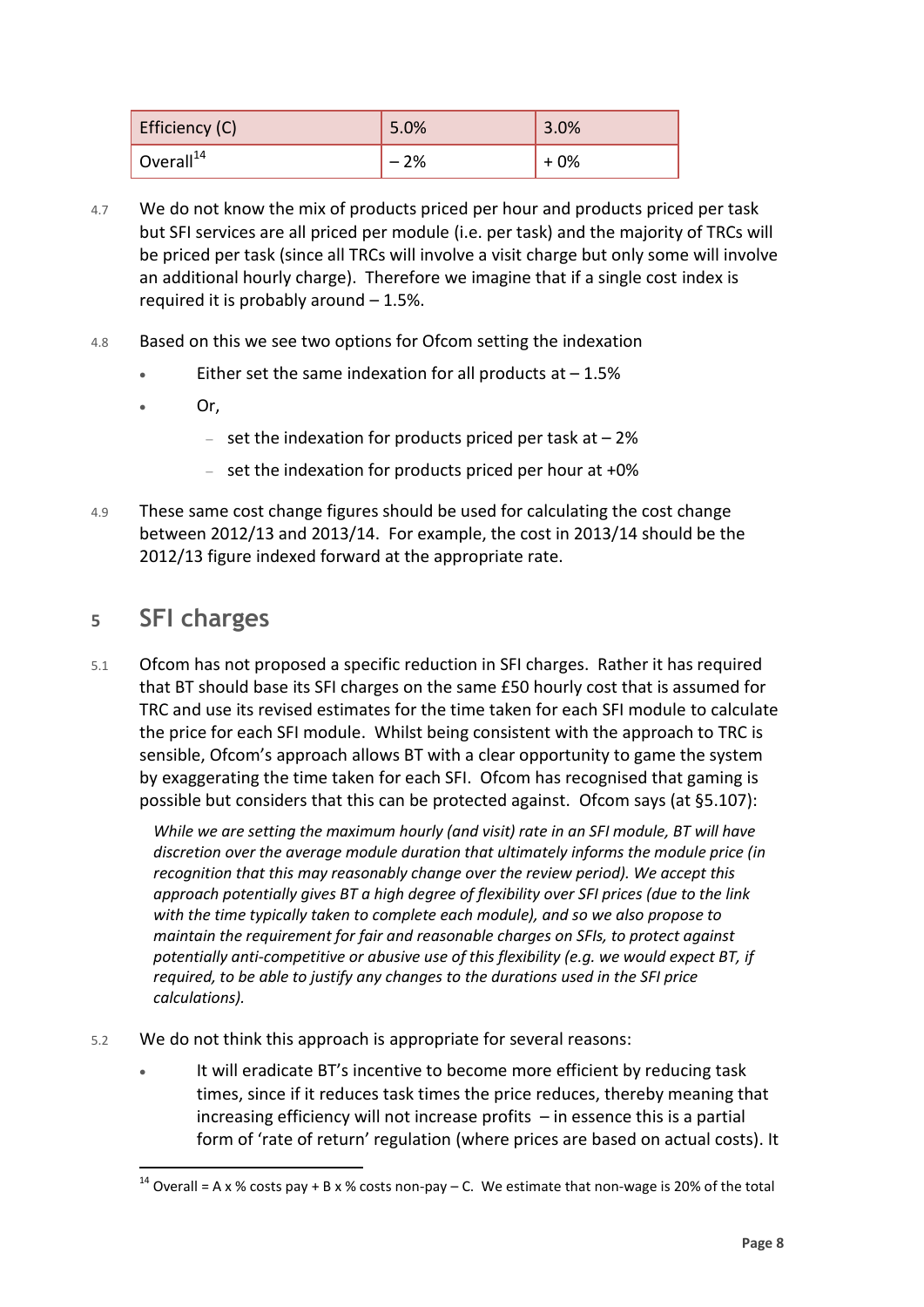is broadly accepted that rate of return regulation leads to worse outcomes for cost reductions and efficiency than price cap regulation.

- BT could effectively increase its prices and profits by using less qualified or less experienced staff who cost less but take longer – the increased task time will be factored into increased prices but the lower cost staff will not be.
- BT has shown previously that it has absolutely no compunction in manipulating data to meet its own self-serving commercial interests. It could for instance, calculate the data in a different way that increases the time per task; CPs and even Ofcom would have little ability to challenge the data.
- The fair and reasonable obligation is no effective constraint on BT's behaviour:
	- CPs lack the data to be able to challenge BT's claims regarding the time required for different modules. Ofcom's proposals for cost accounting data (at §5.137) are vague and unspecific and it is certainly far from certain that the data will either be available, or be reliable enough, for CPs to mount a challenge.
	- When the fair and reasonable obligation was used to resolve a dispute regarding the level of service level guarantees (SLGs), Ofcom concluded that Ofcom's role was to decide the SLG offered by Openreach was within a wide range of plausible  $SLGs^{15}$ . This thereby gave BT wide discretion regarding the method and assumptions used to set an SLG. If the same framework was used to resolve a dispute regarding the time period it is likely that this would give BT flexibility to inflate the required time.
	- The dispute resolution approach will absorb a large amount of Ofcom's and stakeholders' time compared to the quantum of resource required to resolve this same issue within the market review / charge control process.
	- Bringing a case to dispute will take months, during which BT will be able to overcharge CPs.
- It is, in our view, fundamentally unfair and wrong to award BT discretion when the problem of unreliable data is of BT's making. As in other areas, customers should not bear the costs of BT's inefficient management.
- 5.3 Ofcom's proposed approach is also inconsistent with the approach it takes elsewhere in the LLU charge control – for instance, for normal fault repair (the cost of which is included in rental charges) Ofcom sets a cost projection reflecting task time and cost per hour. It does not allow BT to adjust the MPF price upwards if the task times increase.

<sup>15</sup> §§44.18 – 4.24 Dispute between TalkTalk Telecom Group PLC and Openreach relating to whether Openreach offered MPF New Provide to TalkTalk on fair and reasonable terms and conditions 15 August 2013